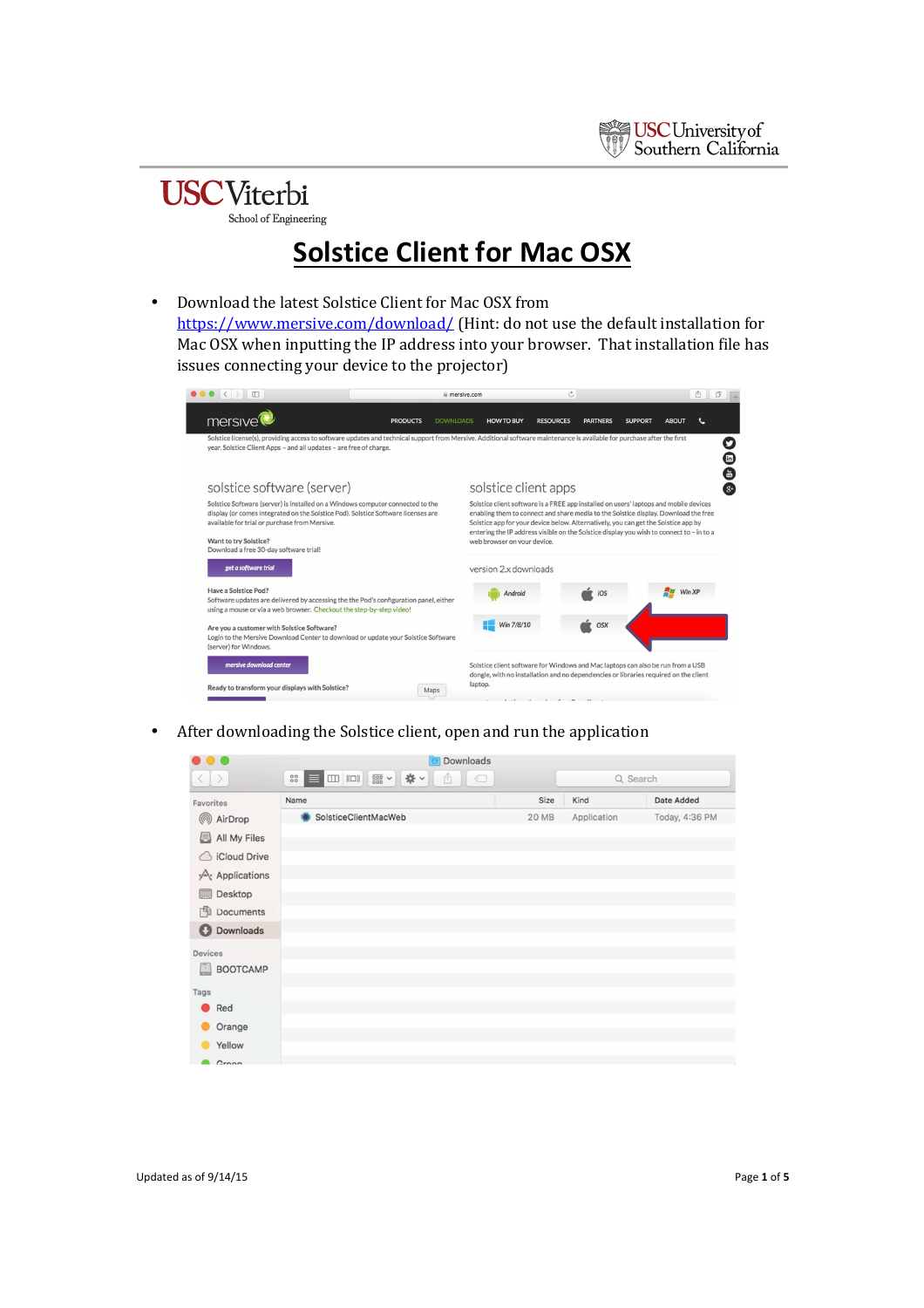



• You may receive the following message. Select the option to "Open"



• Input a name you would like to name your device

| $\circ$ $\circ$ | Solstice                                                                                        |  |  |  |  |
|-----------------|-------------------------------------------------------------------------------------------------|--|--|--|--|
|                 | solstice<br>$\mathbf{\Omega}$                                                                   |  |  |  |  |
|                 | You're ready to collaborate with Solstice                                                       |  |  |  |  |
|                 | Share your desktop applications, images, and videos to any Solstice-<br>enabled display.        |  |  |  |  |
|                 | Enter your name to get started                                                                  |  |  |  |  |
|                 | Your name                                                                                       |  |  |  |  |
|                 | Continue                                                                                        |  |  |  |  |
|                 | If your room doesn't have a Solstice-enabled display, learn more at<br>www.mersive.com/solstice |  |  |  |  |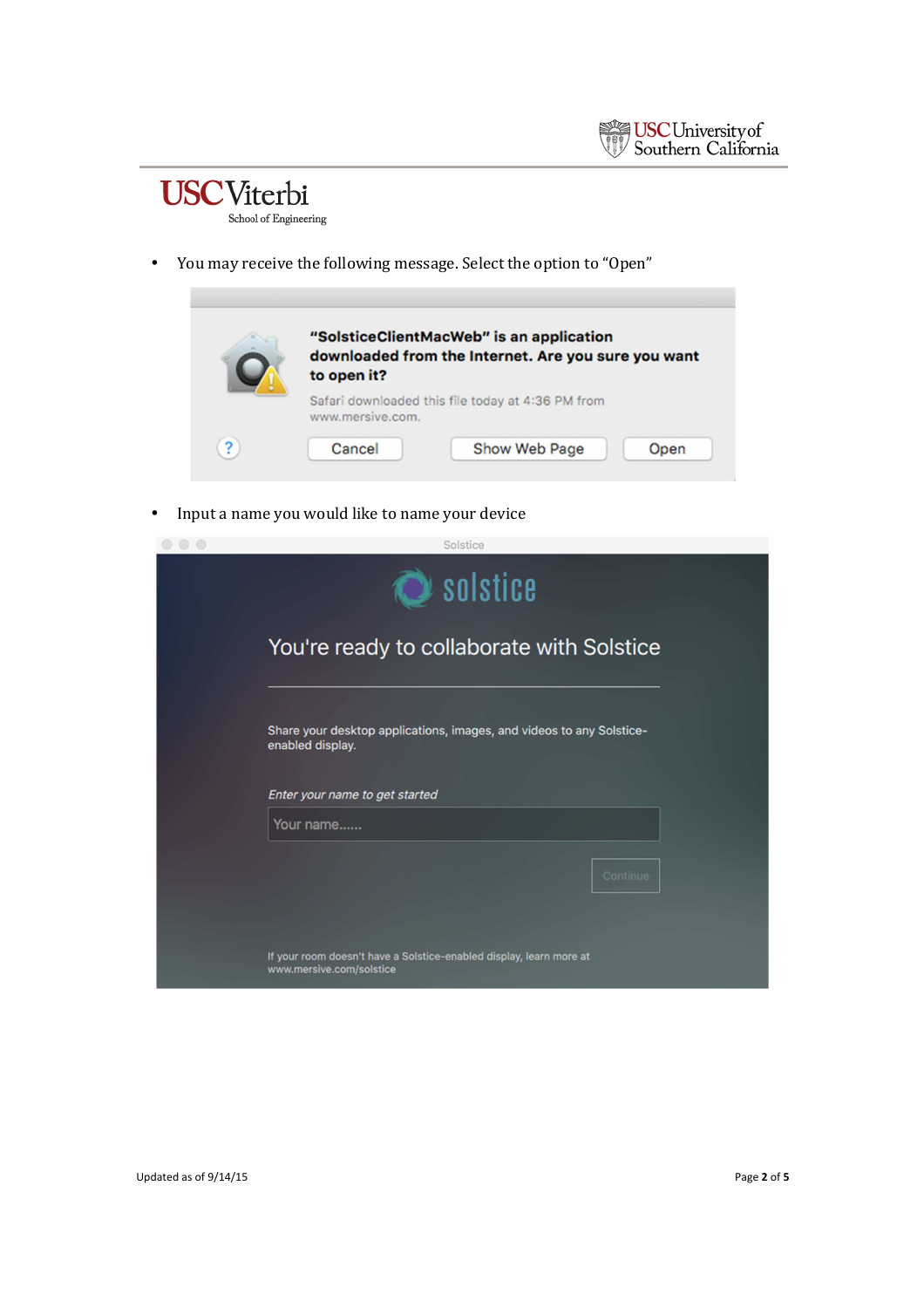



• Open the Solstice Client



- There are two options on how to connect your computer to the projector wirelessly:
	- 1) Option 1: Auto discover Selecting the option below will connect your computer to the projector

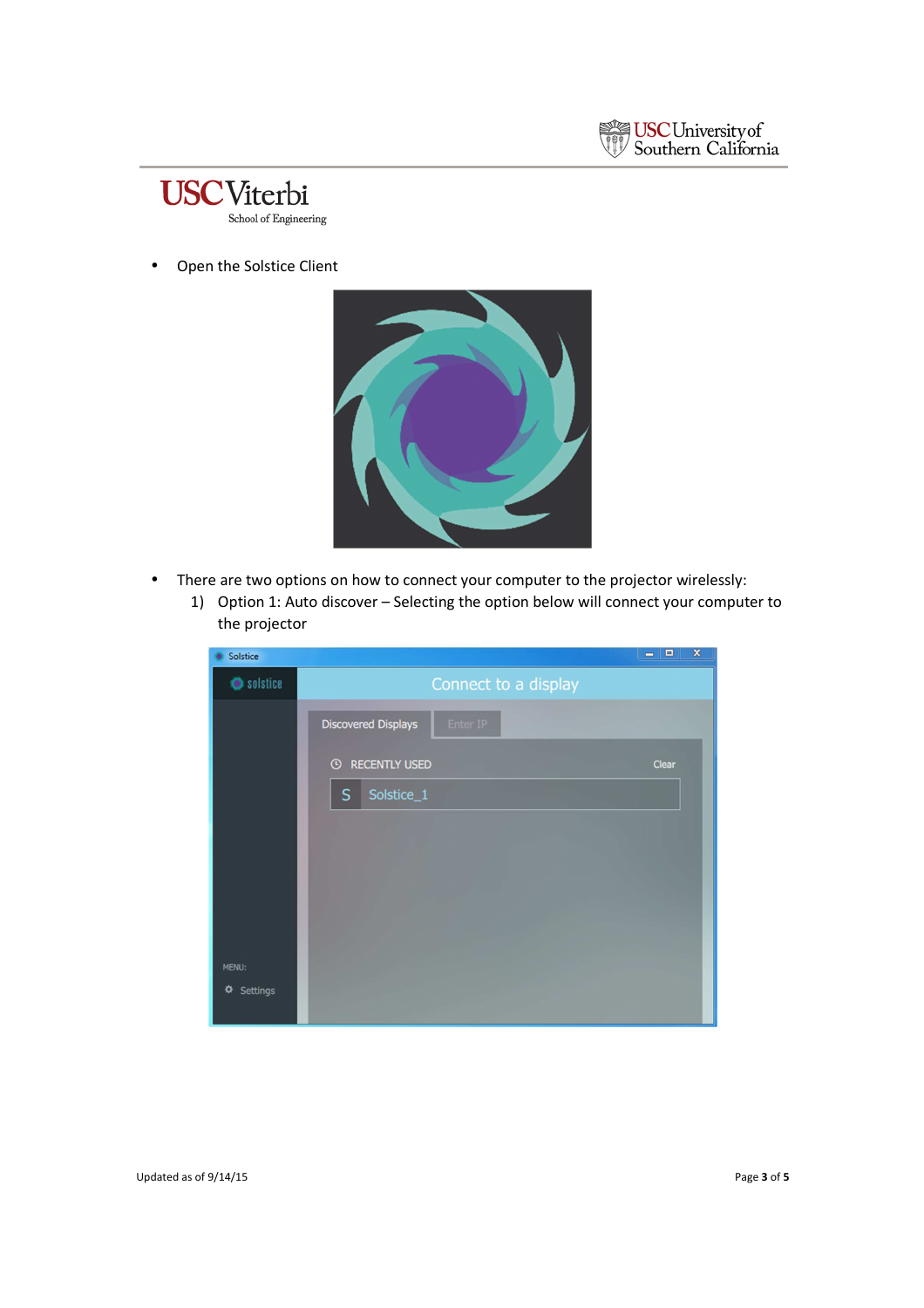## **USC**Viterbi

School of Engineering

2) Option 2: Enter the IP address that is being displayed on the projector screen

| Solstice      |                                 | ▣<br>$\blacksquare$ | $\mathbf{x}$ |
|---------------|---------------------------------|---------------------|--------------|
| Solstice      | Connect to a display            |                     |              |
|               | Discovered Displays<br>Enter IP |                     |              |
|               | IP Address<br>Go                |                     |              |
|               |                                 |                     |              |
|               |                                 |                     |              |
|               |                                 |                     |              |
| MENU:         |                                 |                     |              |
| ⋫<br>Settings |                                 |                     |              |

• Once the Solstice Client has synced with the projector, you will have the following options. Selecting desktop will display your whole desktop, App Windows will display your application and Media File will display your media file

| Solstice          |                                                                                                    | $\mathbf{x}$<br>Ξ<br>$\equiv$ |
|-------------------|----------------------------------------------------------------------------------------------------|-------------------------------|
| Solstice          | Connected to: Solstice_1                                                                           | X Disconnect                  |
| NAV:              | Name: Test                                                                                         |                               |
| $\Box$ Share      | Sharing: 0 items                                                                                   |                               |
| <b>::</b> Control | Share something:<br>吐<br><u>್</u><br><u>ு</u><br><b>Desktop</b><br><b>Media File</b><br>App Window |                               |
| <b>MENU:</b>      |                                                                                                    |                               |
| <b>1</b> Look-in  |                                                                                                    |                               |
| ☆<br>Settings     | Stop Sharing All (0)                                                                               |                               |